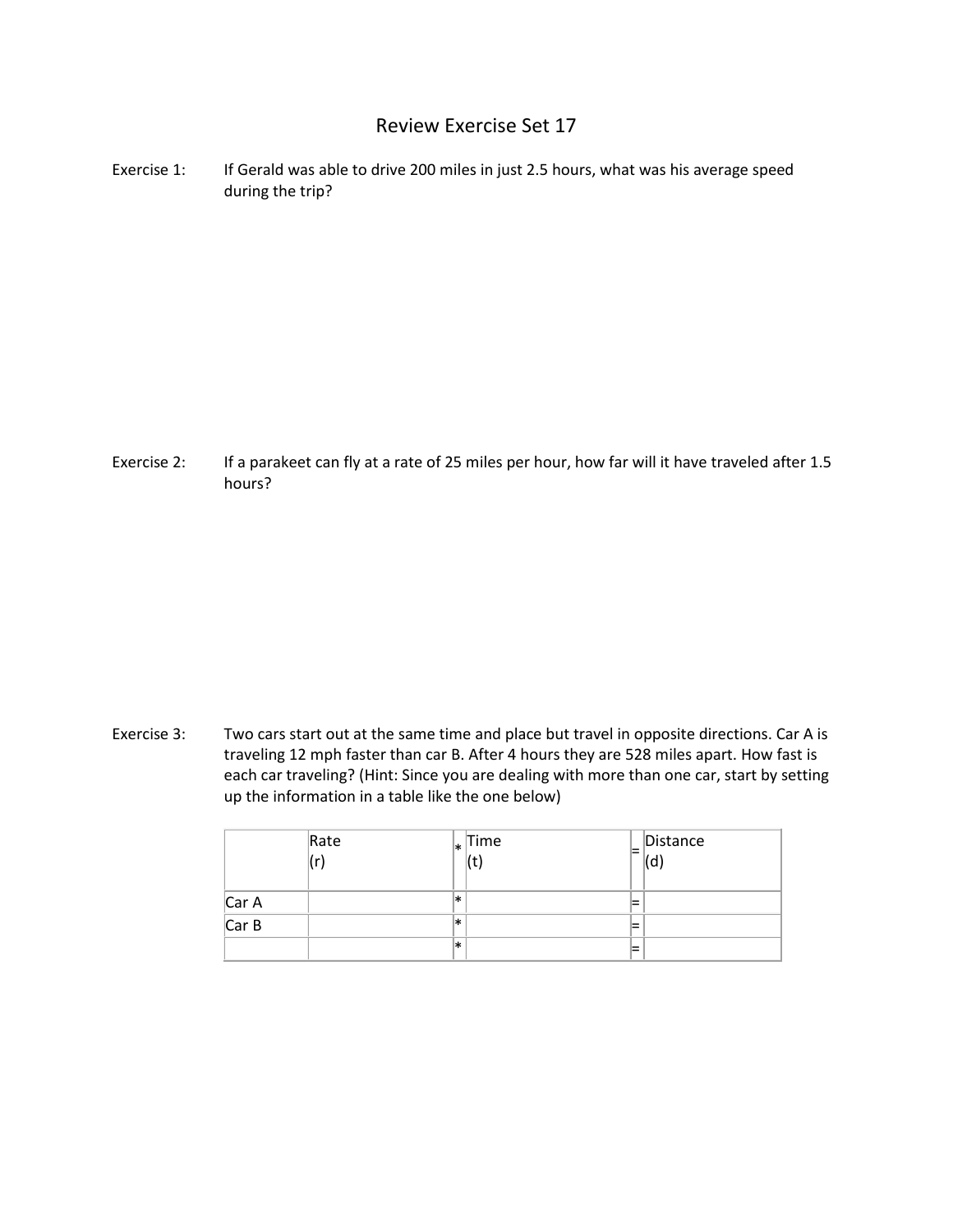Exercise 4: Two planes leave an airport at 10:00am. One plane if flying west at 375 km/h and the other plane is flying east at 450 km/h. At what time will the planes be 2475 km apart? (Hint: Start by setting up the information in a table like the one below)

|                 | Rate | l∗k    | Time | Distance<br>(d) |
|-----------------|------|--------|------|-----------------|
| Eastbound plane |      | $\ast$ |      |                 |
| Westbound plane |      | $\ast$ |      |                 |
|                 |      | l∗k    |      |                 |

Exercise 5: Jon was traveling at 75mph and overtakes Roxanne who was traveling at 62mph. If Roxanne had an 1.5-hour head start, how far from their starting point does Jon overtake Roxanne? (Hint: Start by setting up the information in a table like the one below)

|         | Rate | l∗. | Time | Distance<br>u |
|---------|------|-----|------|---------------|
| Jon     |      | l*  |      |               |
| Roxanne |      | l∗k |      |               |
|         |      | l∗k |      |               |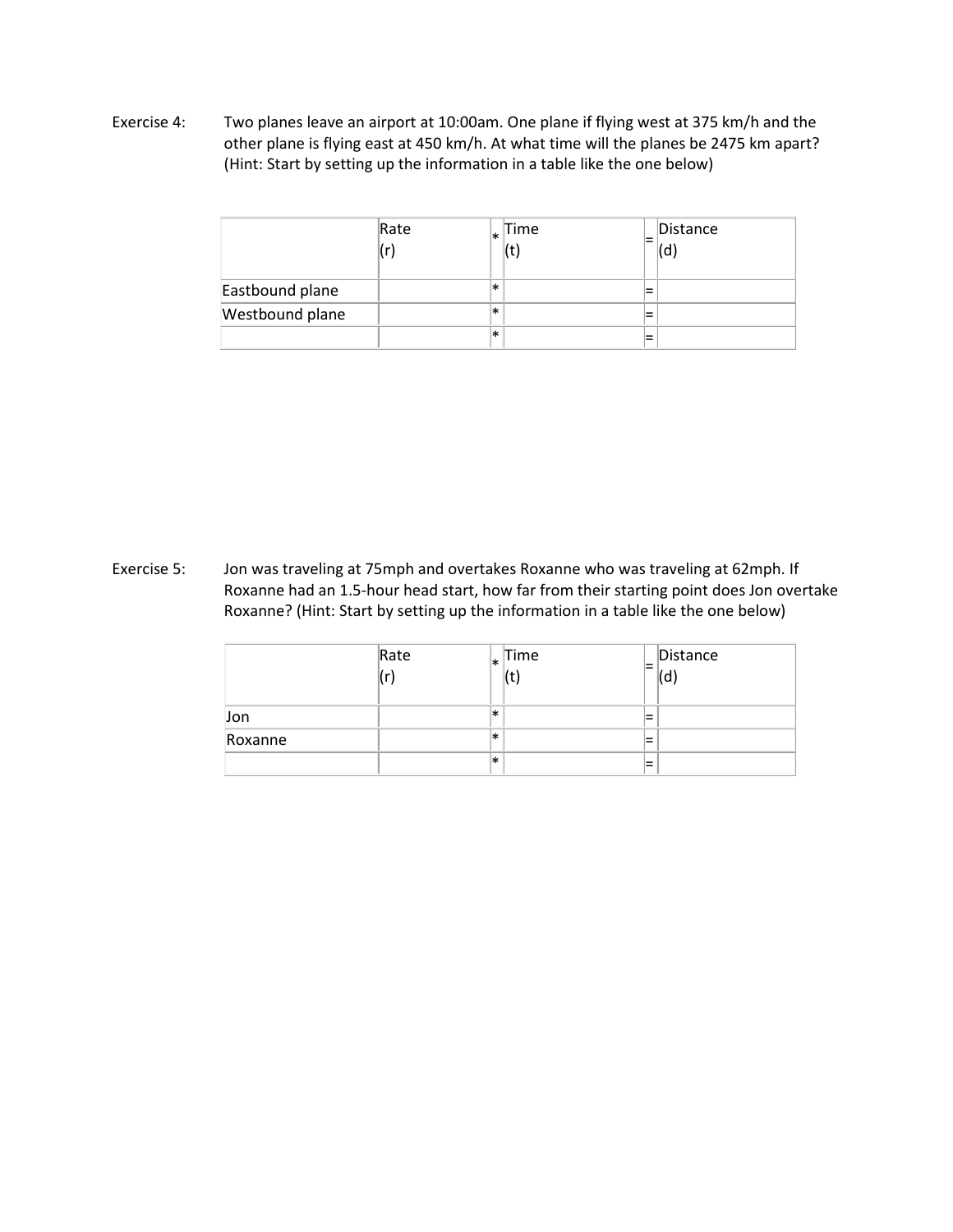## Review Exercise Set 17 Answer Key

Exercise 1: If Gerald was able to drive 200 miles in just 2.5 hours, what was his average speed during the trip?

> Distance (D) = 200 miles Time  $(T) = 2.5$  hours Rate  $(R) = x$

 $D = R * T$ 200 miles =  $x * 2.5$  hours 200 miles  $\div$  2.5 hours = (x  $*$  2.5 hours)  $\div$  2.5 hours  $80$  mph =  $x$ 

Gerald's average speed was 80 miles per hour.

Exercise 2: If a parakeet can fly at a rate of 25 miles per hour, how far will it have traveled after 1.5 hours?

> $R = 25$  mph  $T = 1.5$  hours  $D = x$  $D = R * T$  $x = 25$  mph  $*$  1.5 hours  $x = 37.5$  miles

The parakeet would have covered a distance of 37.5 miles.

Exercise 3: Two cars start out at the same time and place but travel in opposite directions. Car A is traveling 12 mph faster than car B. After 4 hours they are 528 miles apart. How fast is each car traveling? (Hint: Since you are dealing with more than one car, start by setting up the information in a table like the one below)

> Let x equal the rate of car B since the rate of car A is defined in terms of car B's rate. Since they started at the same time, the time will be the same for each car.

|       | Rate<br>(r) | ×      | Time<br>(t) | Distance<br>$\sf (d)$ |
|-------|-------------|--------|-------------|-----------------------|
| Car A | $x + 12$    | *  4   |             | $=  4(x + 12) $       |
| Car B |             | *  4   |             | $=  4(x) $            |
|       |             | $\ast$ |             | $= 528$               |

Now, we can setup the equation using the distance column. We were total that the cars were traveling in opposite directions so the distance between them would be the sum of each car's distance.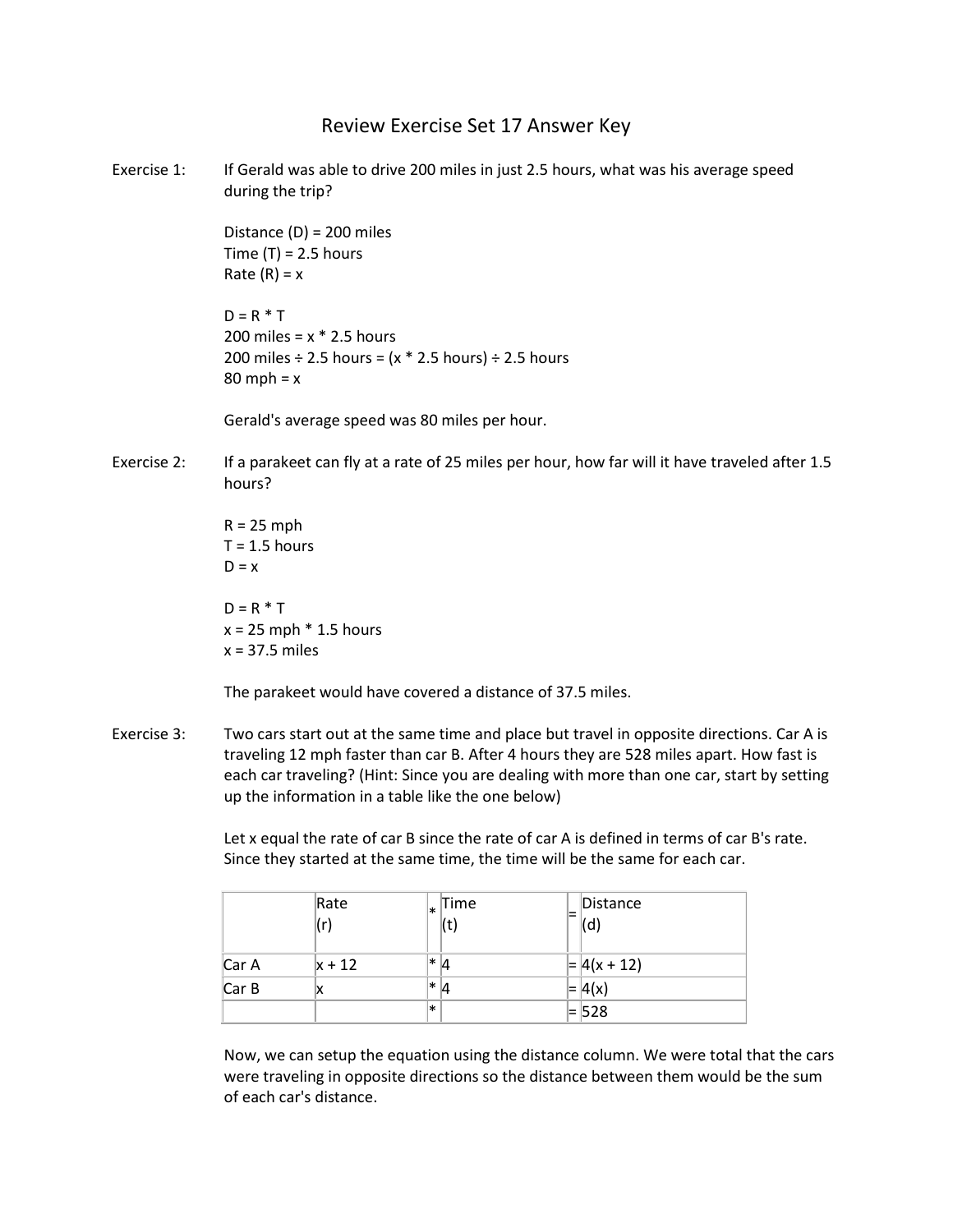Exercise 3 (Continued):

 $4(x + 12) + 4(x) = 528$  $4x + 48 + 4x = 528$  $8x + 48 = 528$  $8x + 48 - 48 = 528 - 48$  $8x = 480$  $8x \div 8 = 480 \div 8$  $x = 60$  $x + 12 = 60 + 12 = 72$ 

Car B was traveling at a rate of 60 mph and car A was traveling at a rate of 72 mph.

Exercise 4: Two planes leave an airport at 10:00am. One plane if flying west at 375 km/h and the other plane is flying east at 450 km/h. At what time will the planes be 2475 km apart?(Hint: Start by setting up the information in a table like the one below)

> Since both planes left at the same time the time for each plane will be the same, but we do not know what it is so we will let x be the time.

|                 | Rate<br>(r) | Time<br>(t)                   | Distance<br>(d |
|-----------------|-------------|-------------------------------|----------------|
| Eastbound plane | 450         | $\left *\right _{\mathsf{X}}$ | 450(x)         |
| Westbound plane | 375         | $\ast$                        | $= 375(x)$     |
|                 |             | ∗                             | 2475           |

Now, setup the equation using the distance column. Like exercise 3, the planes are traveling in opposite directions so the distance between the planes would be the sum of each plane's distance.

 $450(x) + 375(x) = 2475$  $450x + 375x = 2475$ 825x = 2475  $825x \div 825 = 2475 \div 825$  $x = 3$ 

It will take the planes 3 hours in order to be 2475 km apart. However, be careful because this is not the answer the question wants. We were asked to find at what time the planes will be 2475 km apart. Therefore, we must add the 3 hours to their initial takeoff time of 10:00 am.

10:00 am + 3 hours = 1:00 pm

The correct answer would be 1:00 pm.